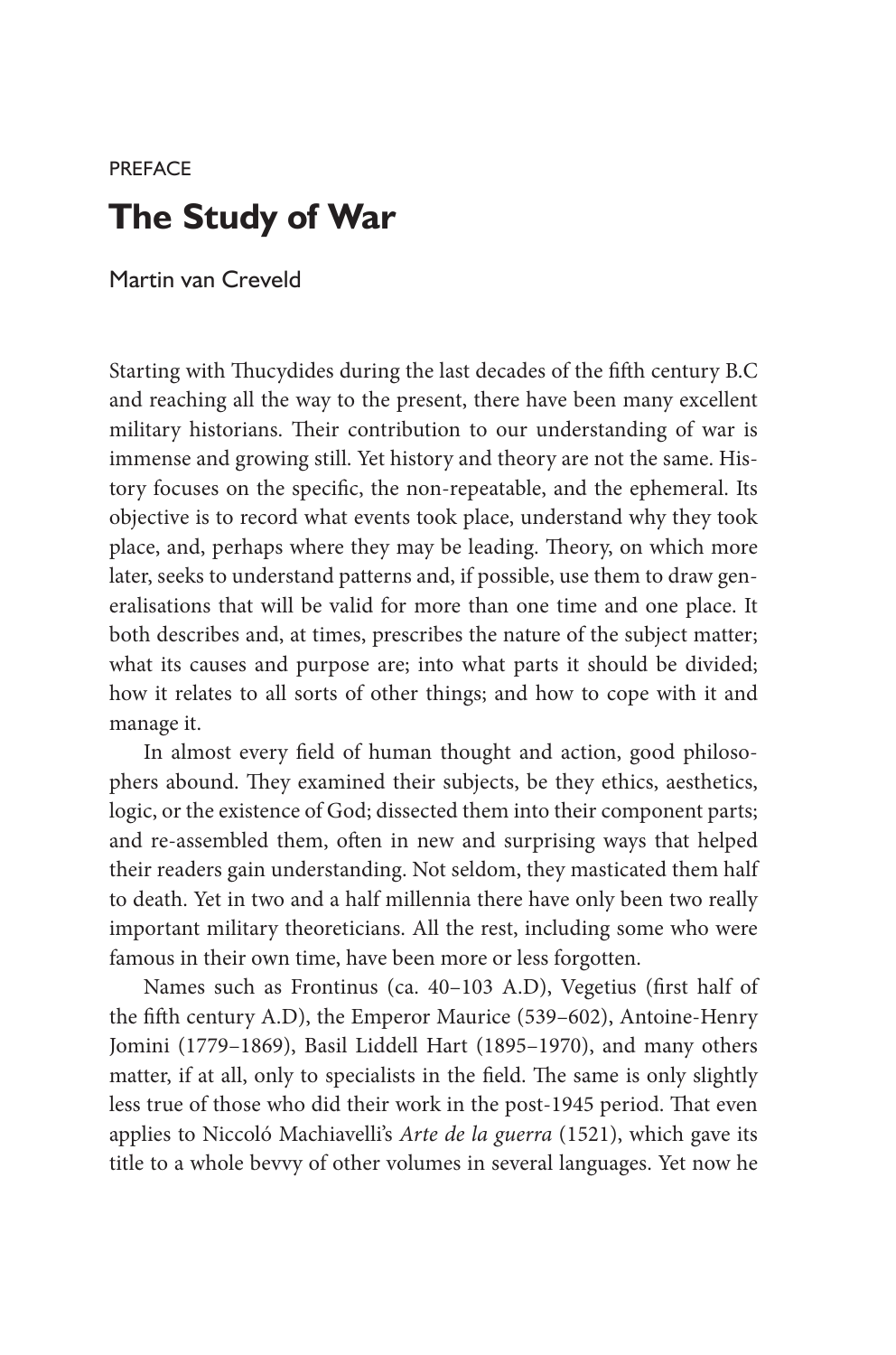is remembered almost exclusively because of his political thought rather than for anything he said about war and armies.

The reasons why these and so many other theorists were forgotten are close at hand. War is a practical business above all. In this respect it has much in common with playing an instrument or conducting an orchestra. Those who wage war, do so in order to gain victory, not to come up with all sorts of abstract insights. In themselves, not even the best theories can save us from the enemy's sharp sword. This fact made most theorists, who were hoping to proffer practical advice to practically-minded commanders, focus on how to organise for war, wage war, fight in a war, and so on.

As they did so, however, they often overlooked the fact that war is forever changing and will continue to change. Many, including some of the greatest, were unable to rise above their own times and places. This made them go into the kind of detail that has long become irrelevant. Others, by seeking to be as up to date as they could, all but guaranteed that they would be out of date sooner rather than later. Never has the problem been more acute than during the last few decades. As change proceeded at a tumultuous pace, repeatedly it seemed to render everything that came before irrelevant.

To this rule there have only been two exceptions. The first was the Chinese commander and sage Sun Tzu (ca. 544–496 B.C); the second, the Prussian soldier-philosopher Carl von Clausewitz (1780–1831). Over the centuries since they first entered the military stage both have had their exits and their entries. At times they were read, or were supposed to be read, by everybody with an interest in the subject. At others they were dismissed as too old, too limited, too philosophical, or all of these. Clausewitz in particular has been more often quoted than read, let alone studied, understood, and digested. Yet that does not change the fact that both authors stand head and shoulders above the rest. In one form or another they will endure as long as war itself does. If those who claim that the latter is in terminal decline are right, perhaps longer.

That is not to say that either volume is without problems—especially *On War* which, at the time of its author's death, was mostly a mass of confused and confusing papers. First, neither Sun Tzu nor Clausewitz has anything to say about either the causes of war or the purposes for which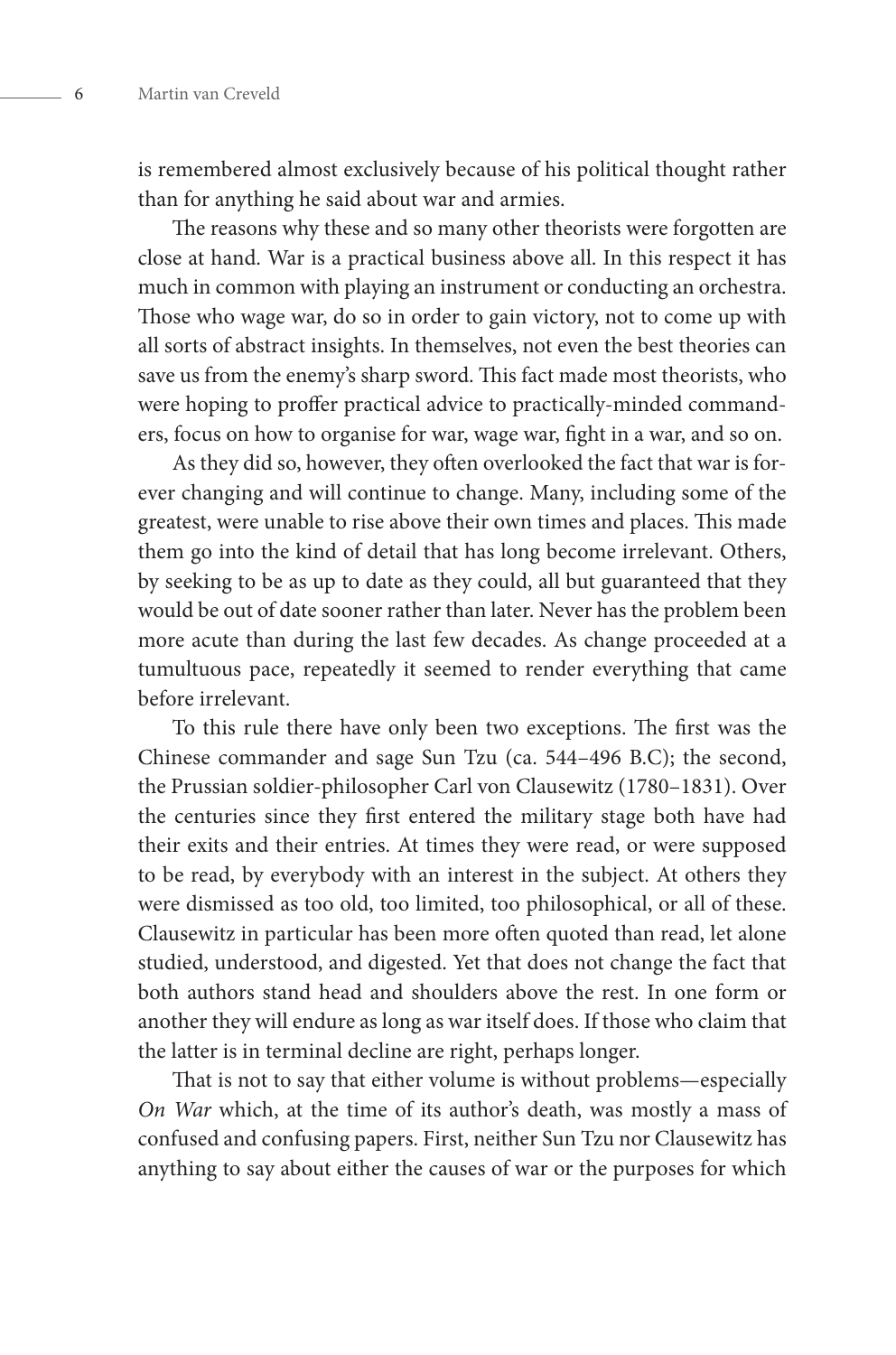it is fought. In the case of Sun Tzu, that is because he opens by saying that war is "a matter of vital importance of the state, the province of life or death, the road to survival or ruin. [Therefore] it is mandatory that it be thoroughly studied." From there, while not blaming it on anybody or anything, he proceeds straight to its preparation and conduct.

The case of Clausewitz is different. Famously, *On War* defines war as the continuation of politics by other means. What the objective of the politics might be is irrelevant. Orders are orders; the author never doubted that, once they have been issued, commanders and soldiers would swing into action. Clausewitz was a member of the Prussian Reform Movement of 1807–1813 whose goal was to close the gap between government and people. He was well aware of the role popular morale could play. But this awareness did not make its way into *On War*. Describing war as an instrument, the latter allowed little or no room for asking "why." That question it explicitly leaves to "the philosophers."

Second, neither Sun Tzu nor Clausewitz have much to say about the relationship between economics and war. Sun Tzu at any rate notes how enormously expensive waging war is. Clausewitz does not even do that; had he been asked why, no doubt he would have answered that economics, while undoubtedly very important, do not form part of war proper. Strictly speaking, he may well have been right. Still, so important are economics, "the dismal science," to the conduct of war that leaving them out can only be called a grave shortcoming.

Third, both writers tend to take the point of view of those who launch and wage war at the top; the politician, the commander in chief, and his principal subordinates. The examples they use reflect that fact. So does their readership; one does not expect every Tom, Dick and Harry—nowadays, every Mary too—to concern him or herself with theory. *The Art of War*, like similar Chinese treatises, was never meant for publication. Instead it was kept secret in the archives where only a few people had access to it. Indeed it is probably no accident that the earliest known text was found in a royal grave dating from the second century B.C. *On War*, on its part, was initially sold by subscription among Prussian officers.

Proceeding from the top to the bottom as they do, both books probably make war, especially war as understood and experienced by the com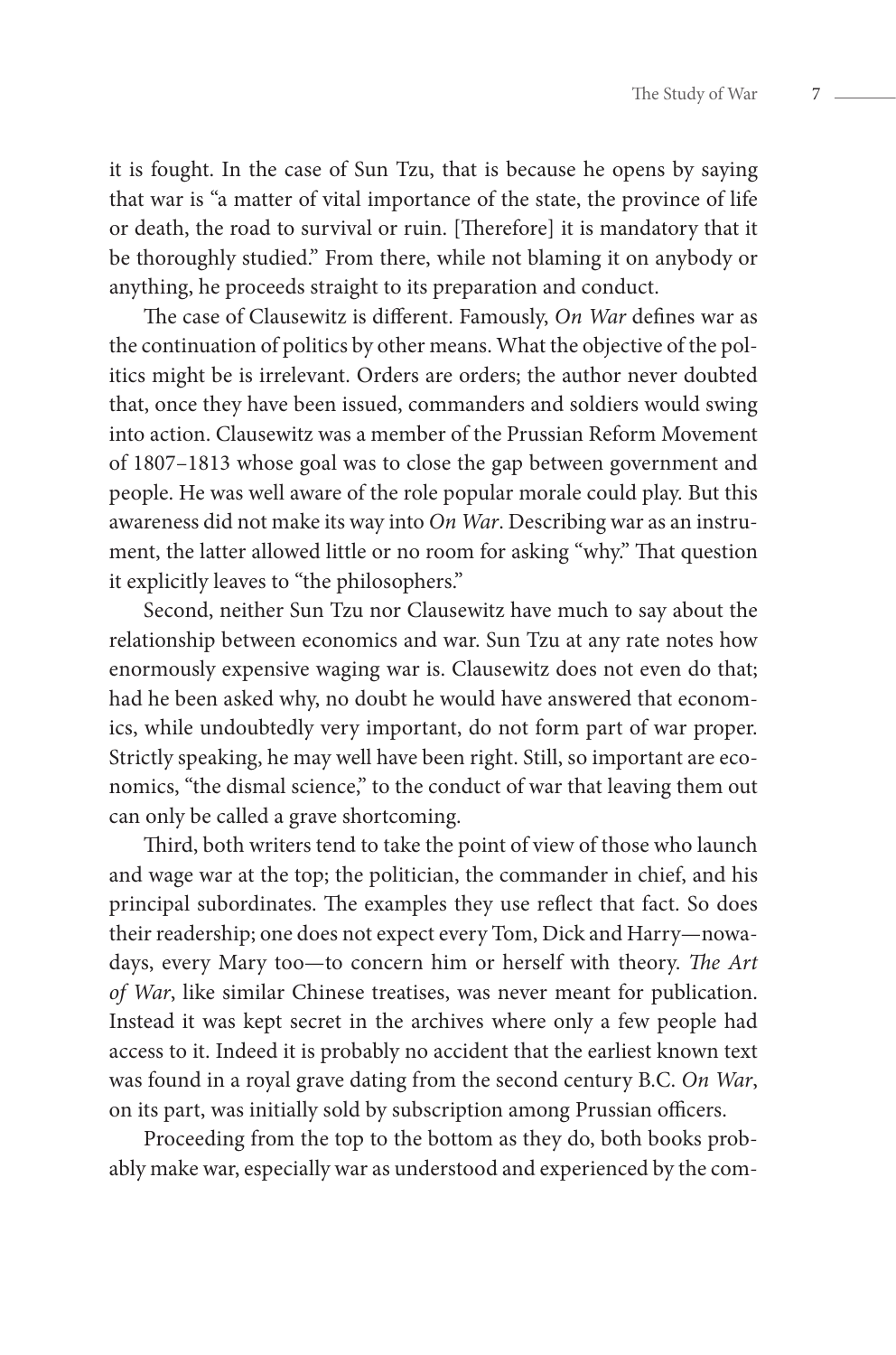mon soldier and by society at large, appear more rational and more subject to control than it really is. The problem is particularly acute with Sun Tzu. Like his rough contemporary Confucius, Sun Tzu tends to focus on the elite. He sees ordinary people as mere human material to be moulded, shaped and directed towards this or that objective. When he says that, on the battlefield, everything looks like confusion, he omits to add that, to countless combatants of all times and places, it *is* nothing but confusion. The possibility that combatants (and non-combatants) may have their own ideas and that these ideas may influence the conduct of war at all levels does not even occur to him.

Nor do the two theorists have much to say about the most important methods for coping with these problems, i.e. training, organisation, and leadership. In respect to organisation some of what they do say is badly dated; such as Clausewitz's reflections about the optimal number of army corps and the best way to coordinate infantry, cavalry and artillery. Yet it is only factors such as training, organisation, and leadership that turn a mere mob into an army and enable it to function.

Fourth, both Sun Tzu and Clausewitz come close to ignoring the implements with which war is fought, i.e. the field broadly known as military technology. Sun Tzu only has a few words to say about it. Clausewitz on his part does mention it, but only to add that it relates to war as the art of the swordsmith relates to fencing. Both authors knew very well that wars were fought with swords, spears, bows, muskets, cannon, and whatever. Both must also have understood that these and other weapons, as well as technology in general, play a cardinal role in shaping the way every war is waged and fought. Equally obvious, though, they did not see technology as a fundamental factor deserving profound consideration. This fact is surprising. Certainly the subject deserves some reflection and discussion at greater length.

Fifth, neither Sun Tzu nor Clausewitz has much to say about logistics and intelligence. Logistics, however, are the building blocks of war; without which no armed force can exist, let alone operate. To paraphrase the World War II British Field Marshal Sir Archibald Wavell (1883–1950), the combinations of strategy are, in the end, simple enough for any amateur to grasp. It is by looking after the logistics, defined as the practical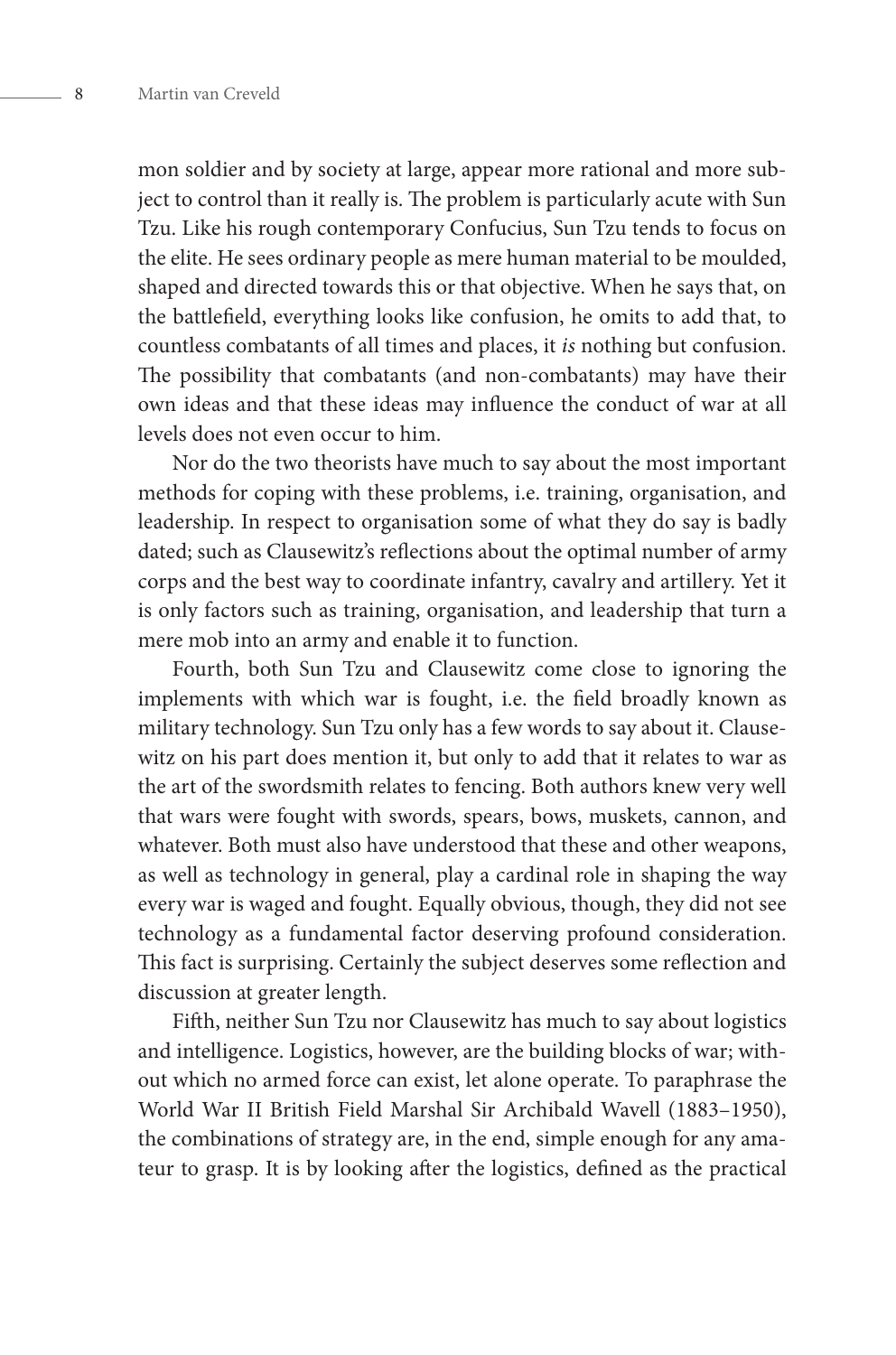art of moving armies and keeping them supplied, that the professional proves himself. Looking at a globe, an armchair strategist may not find it too hard to decide where he or she wants to deploy one's carriers. But taking charge of loading a 90,000-ton vessel with all the tens of thousands of different items it must take aboard before leaving port certainly *is* hard.

As to intelligence, both authors, each in their own way, only refer to certain aspects of it. Sun Tzu focuses on the various kinds of spies a commander may use to obtain intelligence. However, he has almost nothing to say on the way it is or should be interpreted. Clausewitz discusses the nature of military intelligence and the role it plays in war. However, he has barely a word to say about the way it is obtained. Their discourses are valuable, but they stand in urgent need of being expanded and updated.

Sixth, neither has anything to say about war at sea. Possibly this fact reflects the fact that, at the times they wrote, neither China nor Prussia were maritime powers. Or else it is based on the way warfare used to be organised until World War II; a period when armies and navies were managed by separate offices or ministries. Yet war at sea, while probably not as old as war on land, has now been practiced for at least three millennia. Ancient Chinese and Egyptian reliefs show it. Starting with the Battle of Aegospotami in 405 BC, which led directly to the Athenian surrender to Sparta, and ending with the great battles in the Pacific in 1944–1945, on occasion it has been as decisive as any of its land-bound equivalents. But for their command of the sea, the British in 1982 would never have been able to reach, let alone recover, the Falkland Islands.

Other forms of war that, for obvious reasons, neither Sun Tzu nor Clausewitz addresses are air war, space war and cyberwar. And yet, and if only because budgets are going down, as of the opening years of the twenty-first century, no call is heard more often than the one for "jointness." Thus a volume that does address these subjects, linking them both to ground warfare and to each other, is urgently needed.

Seventh, and again for obvious reasons, both authors have nothing to say about what, since 1945, has become by far the most important form of "war." This refers to nuclear war which, though it has not yet taken place, casts a giant shadow over everything else. Whether space war, cyberwarfare, and a host of other kinds of war constantly being dreamt up by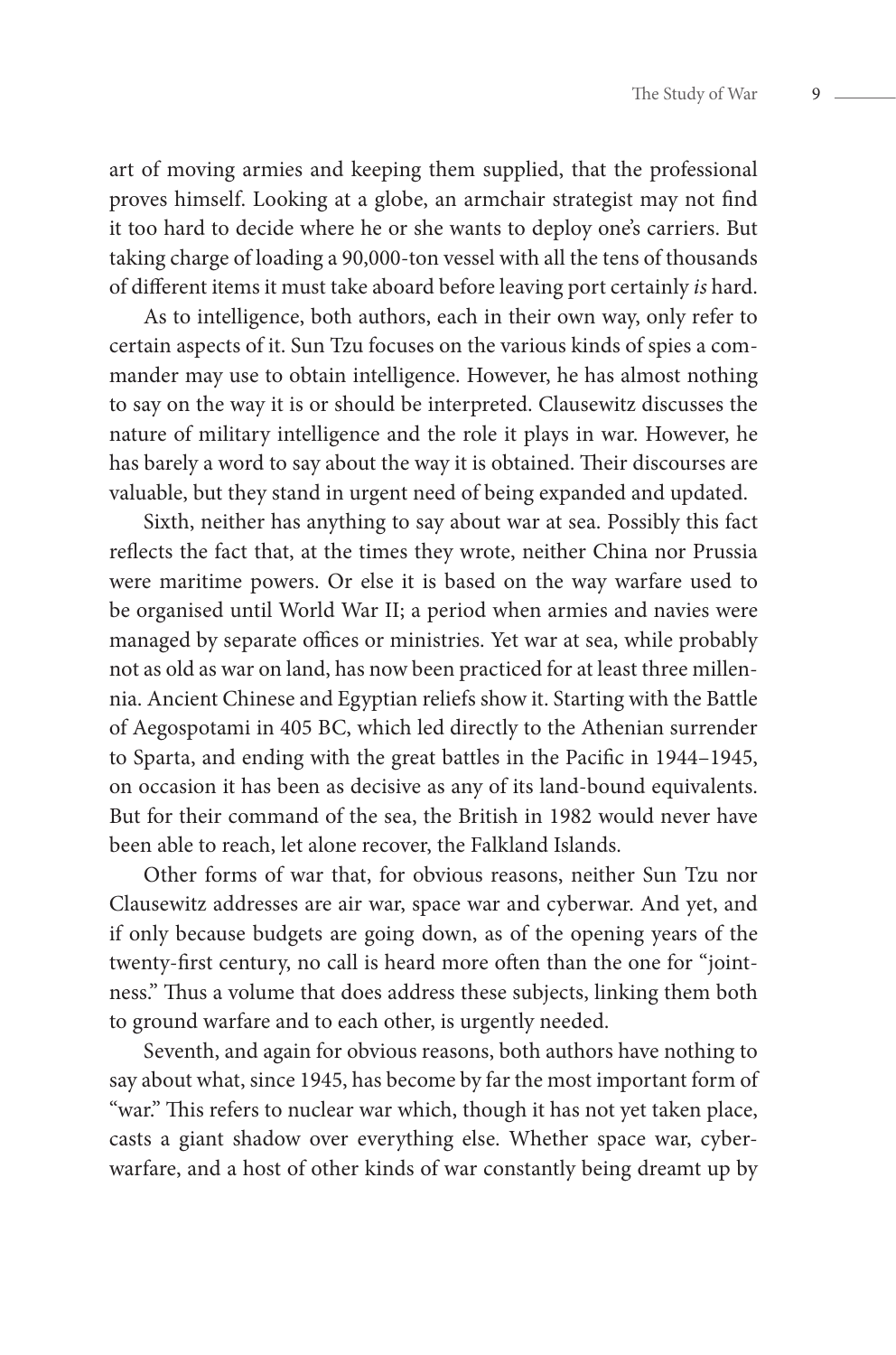defence officials, officers, and academics around the world are really as revolutionary as they claim to be is moot. What is not, or at any rate ought not to be moot, is that nuclear weapons caused the greatest revolution in military history, and perhaps not only military history, ever seen. Works that, whether because they were written earlier or through the authors' own fault pass over that fact, do so at their peril.

Eighth, neither has much to say about the law of war. In the case of Sun Tzu that may be because such a thing barely existed, or so scholars who have studied the matter claim; in that of Clausewitz, because he dismisses it in a sentence or two. He justifies himself by saying that the law in question hardly diminishes the elementary violence of war. As we shall see, the claim is understandable and, in some ways, quite correct. As we shall also see, this does not mean that law does not play a role in shaping war, as it does any other social phenomenon and can simply be ignored. Some would even say that, since 1945 or so, its importance has been growing – to the point that, in some cases, it threatens (or promises, depending on one's point of view) to choke war to death.

Ninth, neither is much interested in war between asymmetric belligerents. In this context the word "asymmetric" has two different meanings. First, it may mean war between communities, or organisations, each of which forms part of a different civilisation. In the case of Sun Tzu, this lack of interest rests on the fact that he lived, commanded and wrote (if he did) during the so-called Period of the Warring States (ca. 453–221 B.C). His career unfolded against the background of constant warfare among very similar polities in what the Chinese themselves used to call "all under heaven" (*Ti'an*). He may also have been too contemptuous of the "barbarians" to devote a special chapter to them. Clausewitz's focus on intra-civilizational war is brought out by his insistence that European armies were growing more and more alike so that quantity was becoming more important than quality. At the time he wrote, the military gap between Europe and the rest of the world was increasing day by day; and in any case Prussia was not a colonial power.

However, "asymmetric" may also have another meaning. It may refer to a situation where, instead of armies confronting one another, advancing against each other, fighting each other, etc., the belligerents on both